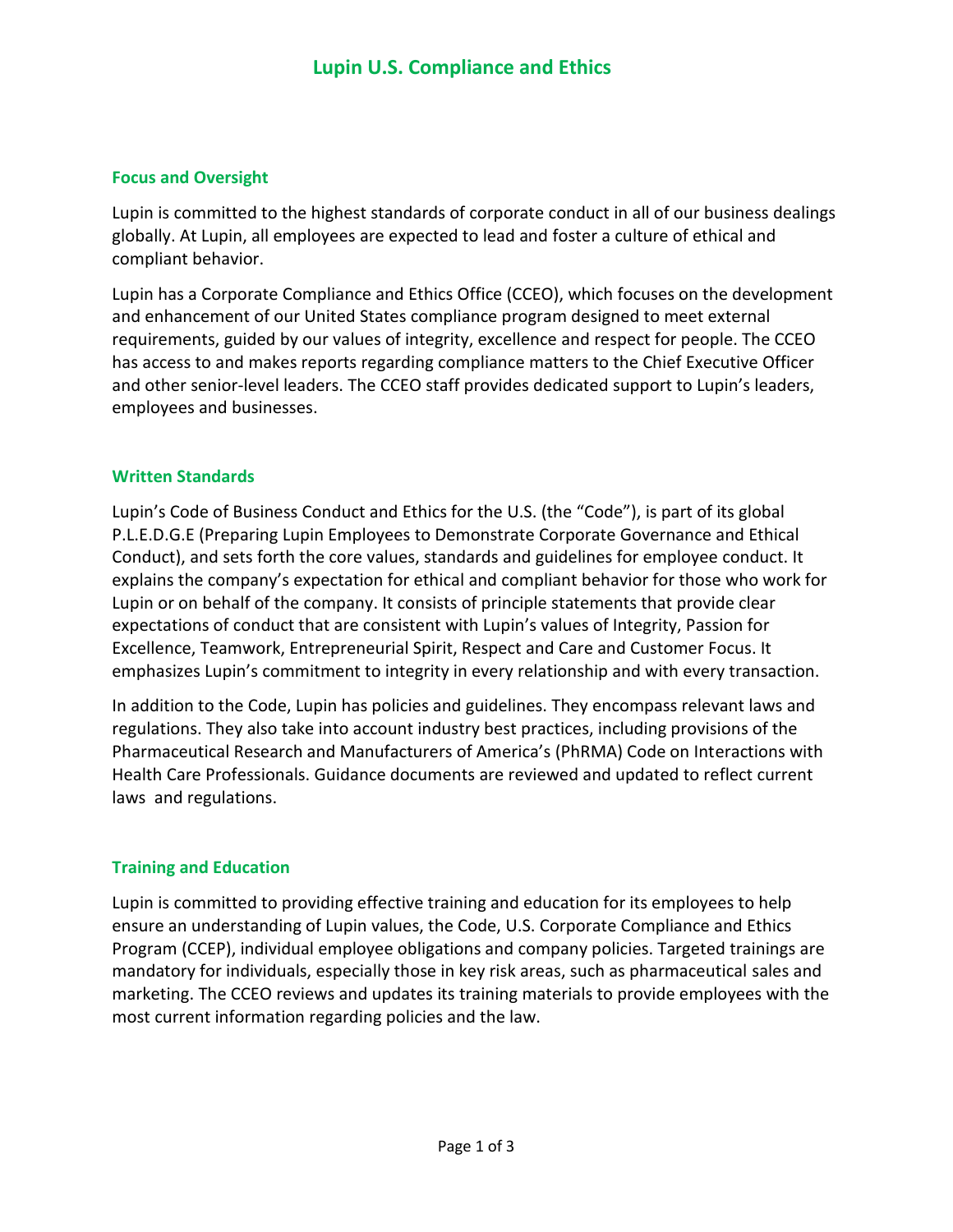## **Open Lines of Communication**

Lupin is committed to fostering dialogue between management and employees through multiple channels. It is Lupin's goal for employees to know where to turn when they are seeking answers to questions or reporting potential instances of violations of law, the Code and/or company policies and they are encouraged to contact their management, human resources, the CCEO or the hotline. Lupin's hotline is available to employees 24 hours a day, 7 days a week, to report potential violations or ask questions regarding legal obligations, policies, the Code and the CCEP. Any questions or reports may be submitted by telephone to 844-815-3731 or online at Lupin.ethicspoint.com. Anonymity and translation services are available. For any questions about the Lupin hotline or the CCEP, please contact the CCEO at [ComplianceOffice@Lupin.com.](mailto:ComplianceOffice@Lupin.com)

# **Auditing and Monitoring**

Lupin's CCEP includes ongoing efforts to assess, evaluate, monitor and audit compliance with the law, the Code, policies and procedures. The nature, extent and frequency of these activities depend on a variety of factors, including new regulatory requirements, changes in business practices and other considerations. The CCEO reports assessment, audit and monitoring results to leadership and corporate governance committees.

# **Accountability**

Lupin's CCEP includes accountability and disciplinary principles. Lupin employees and personnel that conduct business on behalf of the company are expected to adhere to the law, the Code and Lupin policies. Violations of the same can have serious consequences, including disciplinary action up to and including termination of employment, as well as possible civil or criminal penalties. Although each situation is considered on a case-by-case basis, Lupin imposes discipline to address inappropriate conduct and to deter future violations. Employees that fail to report violations may also be subject to disciplinary action. Lupin does not tolerate retaliation against anyone who makes a good-faith report of violations.

Lupin will communicate results of investigations of violations, audits and monitoring to management and corporate governance committees. In addition to disciplinary action and communicating results to the appropriate staff and business leaders, Lupin also assesses whether a violation may be due in part to gaps in Lupin's policies, training, business practices or other controls. If so, Lupin is committed to implementing corrective measures to enhance its controls to prevent further violations.